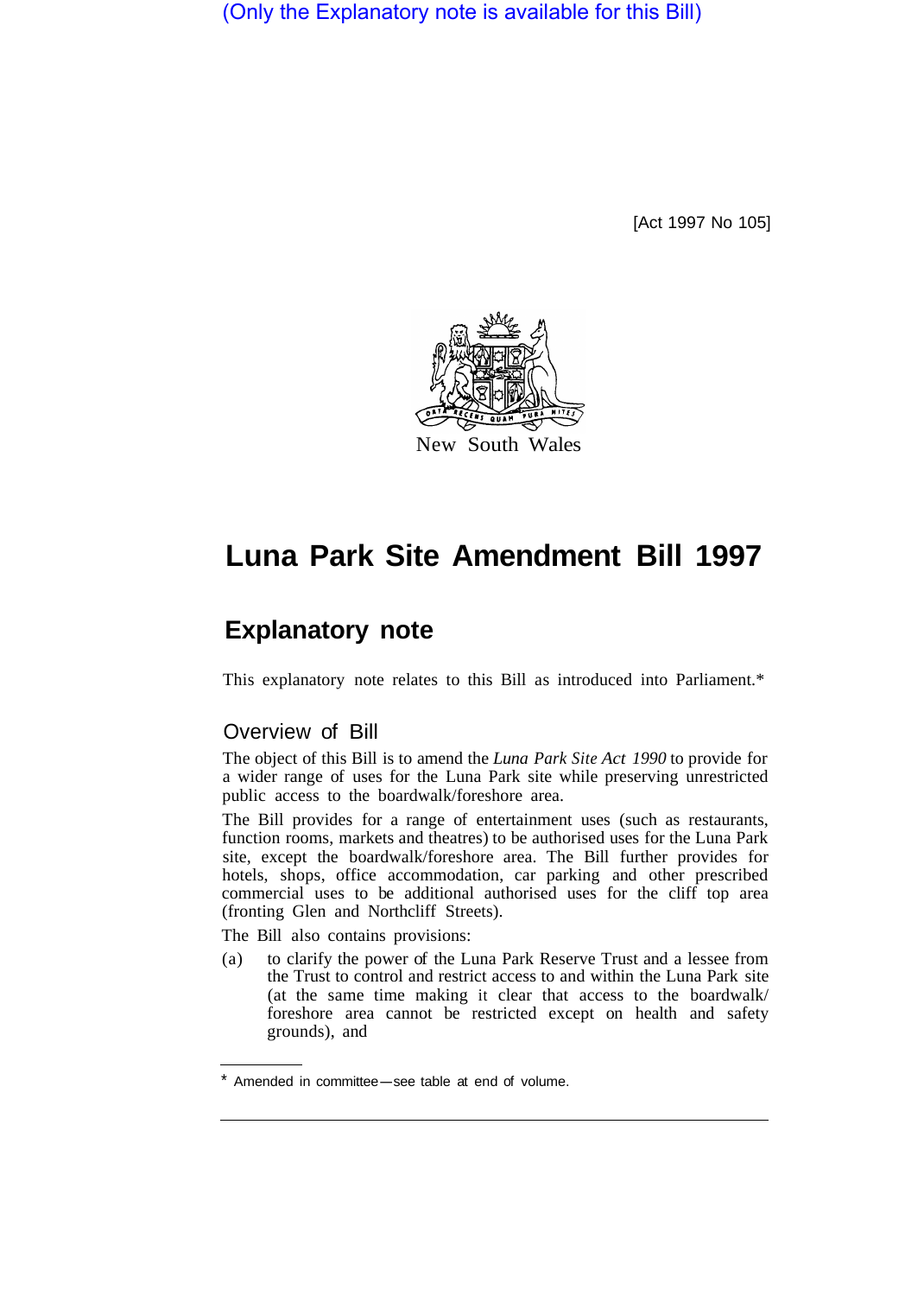Luna Park Site Amendment Bill 1997 [Act 1997 No 105]

Explanatory note

- (b) to update the description of land that comprises the Luna Park site to take account of recent additions to the site, and to give effect to a prohibition on the erection of permanent structures on one of those new sites, and
- (c) to enact consequential savings and transitional provisions.

### Outline of provisions

**Clause 1** sets out the name (also called the short title) of the proposed Act.

**Clause 2** provides that the proposed Act will commence on a day or days to be appointed by proclamation.

**Clause 3** is a formal provision that gives effect to the Schedule of amendments to the *Luna Park Site Act 1990.* 

#### **Schedule 1 Amendments**

**Schedule 1 [1]** inserts a new Part 2A in the *Luna Park Site Act 1990* which provides for an expanded range of uses for the Luna Park site. The new Part contains the following provisions:

- Section 6A defines the boardwalk/foreshore area and the cliff top area  $(a)$ by reference to a plan tabled with this Bill. The section provides for a more accurate description of those areas to be prepared within 3 months and published in the Gazette.
- $(b)$ Section 6B provides that restaurants, cafes, functions, exhibitions, conventions, meetings, markets, theatres, and such other entertainment uses as may be prescribed by the regulations are authorised uses for the Luna Park site, except the boardwalk/foreshore area.
- Section 6C provides that hotels, shops, office accommodation, car  $(c)$ parking and other commercial uses prescribed by the regulations are authorised uses for the cliff top area (in addition to the entertainment uses authorised under section 6B).
- $(d)$ Section 6D makes it clear that the existing dedication of the Luna Park site for the purposes of public recreation, public amusement and public entertainment does not prevent or otherwise affect the use of the site for the additional authorised uses provided for by sections 6B and 6C and does not prevent the grant of a lease or licence for those uses.

Explanatory note page 2